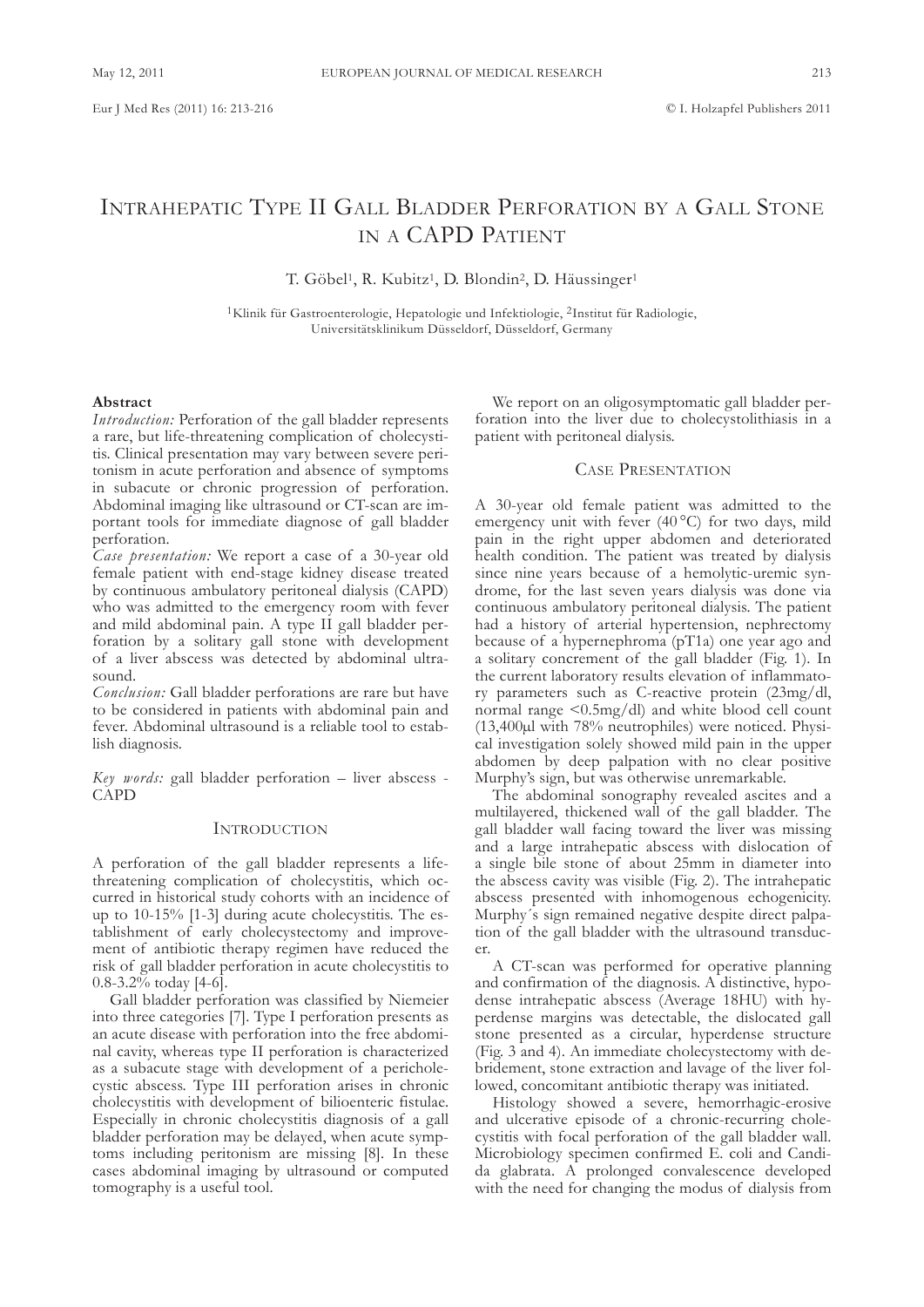

peritoneal dialysis to veno-venous hemodialysis. The patient was discharged from hospital 36 days after surgery. At that time, ultrasound of the liver still detected areas with low echogenicity. During follow-up the size of the irregular area decreased and was no longer visible three months after operation (Fig. 5).

## **DISCUSSION**

a perforation of the gall bladder currently arises in 0.8-3.2% of the cases with acute onset of cholecystitis, but there is no data about the incidence of gall bladder perforation in chronic cholecystitis. Most cases present with a rupture into the peritoneal cavity. Development of an intrahepatic abscess represents a rare complication and is reported in literature only by several case reports. Both, perforation of the gall bladder or pyogenic liver abscess represent a life-threaten-



*Fig. 1.* large solitary concrement of the gall bladder with a maximal diameter of 27mm, five years before onset of the gall bladder perforation.

*Fig. 2.* Intrahepatic abscess with dislocation of the solitary concrement from the perforated gall bladder into the abscess cavity.

*Fig.* 3. CT-scan correlating to US-images (see figure 2): The gall stone (white arrow) presents as a circular hyperdense structure within the intrahepatic abscess cavity (black arrows). free intraabdominal fluid in continuous peritoneal dialysis.

Fig. 4. Coronary secondary reconstruction of CT-scan in axial phase. The intrahepatic abscess presents with hyperdense margins (black arrow). clear illustration which accentuates the extent of the abscess and intrahepatic location of the partial calcified gall stone (white arrow). free intraabdominal fluid with distal end of the peritoneal catheter in right lower abdomen (white arrowhead).

ing complication with mortality rates of 7% [4] and 5.6% [9] as shown by retrospective studies.

Gall bladder perforation is divided into three categories according to progress (acute – subacute – chronic) and type of perforation (into free abdominal cavity – development of pericystic abscess – development of fistulae). This classification was described first by Niemeier in 1934. With regard to the histologically proven chronic-recurring cholecystitis and the development of an intrahepatic abscess this case has to be classified as a type II perforation. The incidence of clinical symptoms is variable and may be absent in chronic or subacute progression of disease. The performance of an abdominal ultrasound is an essential part of the work up of patients with fever and abdominal pain. In asymptomatic patients or cases with just mild abdominal pain gall bladder perforations may be diagnosed solely by imaging procedures.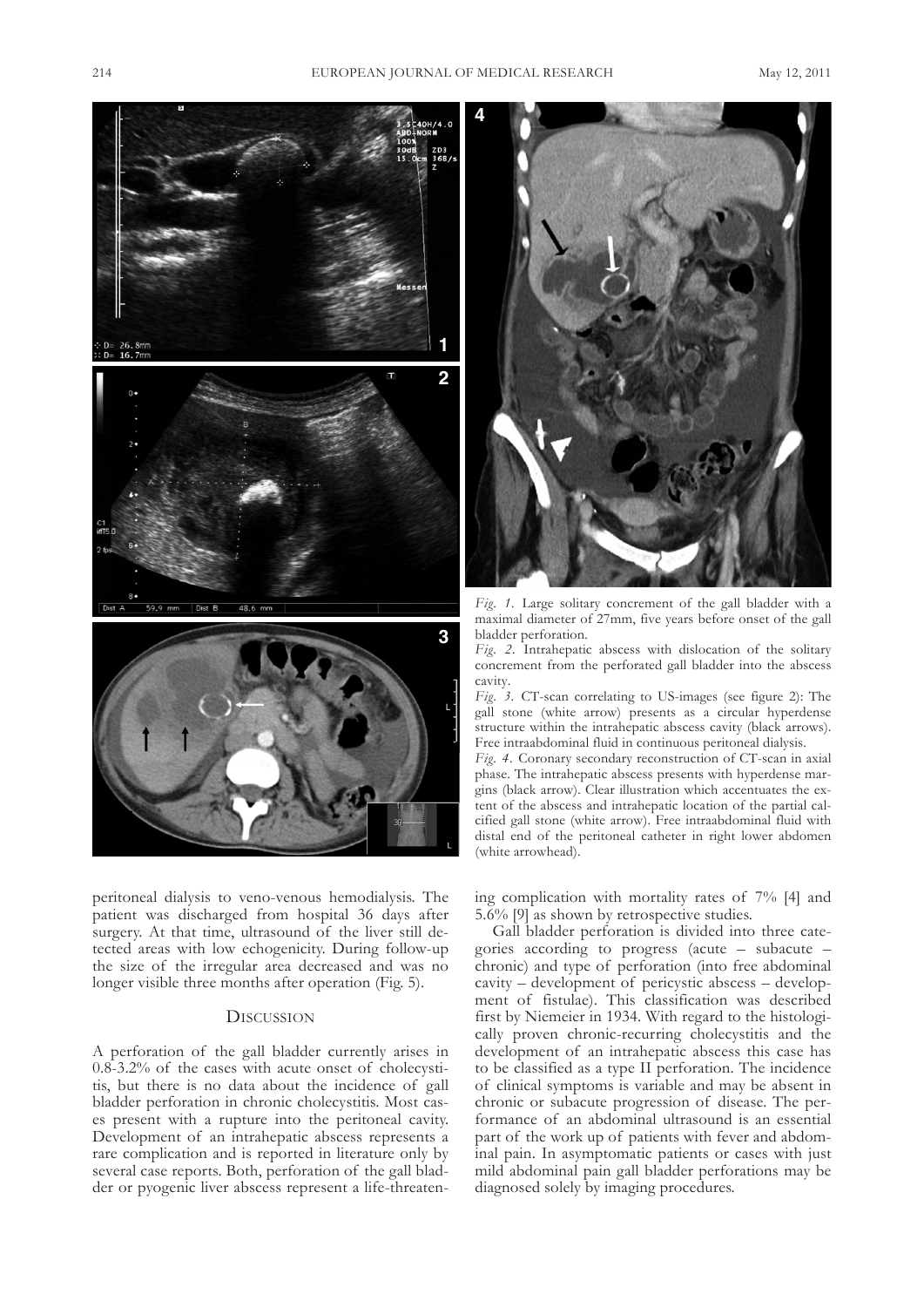

Only two studies from 1994 and 2002 with low numbers of patients (combined n=31) compared diagnostic findings between ultrasound and computed tomography in patients with gall bladder perforation. In comparison to the CT-scan, ultrasound seems to be less sensitive with 70% vs. 80% for the detection of the perforation [10, 11]. nevertheless, with regard to the improvement of resolution of modern sonographic imaging equipment, better results can be expected today. Therefore, abdominal ultrasound represents a reliable tool as imaging of first choice. CT scans are needed in cases of discrepancies between clinical symptoms and inconspicuous ultrasound as well as for better preoperative planning subsequently to the sonographically proven perforation. CT scans have the advantage of a better representation of extensive findings because of the bigger field of view (FOV) and may demonstrate the extension of a lesion more clearly.

Patients who need CAPD show a significant higher incidence of peritonitis in comparison to the general population [12]. nevertheless, there is no evidence in the literature that patients with CAPD show a higher incidence of cholecystitis or risk of gall bladder perforation than the general population even if some studies demonstrate that the prevalence of cholelithiasis may be higher in patients with dialysis than in nondialysed control groups [13-16]. Analysis of the peritoneal fluid in this patient showed no white blood cells



*Fig. 5.* follow-up sonography of liver abscess area. a: 8 days after operation (46x37mm), B: 34 days after operation  $(46x25mm)$ , C:  $68 \text{ days after operation}$  (21x19mm).

and lack of bacterial growth in culture. Therefore it seems to be unlikely that the peritoneal fluid was the origin for bacterial infection of the gall bladder. The onset of an acute on chronic cholecystitis with the development of a gall bladder perforation represented an independent disease with no relation to the continuous ambulatory peritoneal dialysis.

Interestingly, Murphy´s sign as a clinical evidence of peritonism was not detectable. Usually, palpation of the gall bladder is painful when inflamed peritoneal layers rub on each other. However, when free fluid is present - as it is in patients with peritoneal dialysis peritoneal layers are separated and Murphy´s sign may vanish. Secondly, peritoneal layers may not have been affected in this patient because this was a covered perforation into the liver.

In conclusion, the present case shows that lifethreatening gall bladder ruptures have to be considered in patients with fever and only mild abdominal symptoms. In these patients ultrasound is a reliable tool to diagnose gall bladder perforation and avoids delay of treatment.

#### **REFERENCES**

- 1. Wallace R, Allen A. Acute cholecystitis. Arch Surg 1943; 43(5): 762-72.
- 2. MacDonald JA. Perforation of the gallbladder associated with acute cholecystitis: 8-year review of 20 cases. Ann surg 1966 Nov; 164(5): 849-52.
- 3. larmi tK, Kairaluoma MI, Junila J, laitinen S, Stahlberg M, Fock HG. Perforation of the gallbladder. A retrospective comparative study of cases from 1946-1956 and 1969-1980. acta chir Scand 1984; 150(7): 557- 60.
- 4. Stefanidis D, Sirinek KR, Bingener J. Gallbladder perforation: risk factors and outcome. J Surg Res 2006 Apr; 131(2): 204-8.
- 5. Kiviluoto T, Siren J, Luukkonen P, Kivilaakso E. Randomised trial of laparoscopic versus open cholecystectomy for acute and gangrenous cholecystitis. lancet 1998 Jan 31; 351(9099): 321-5.